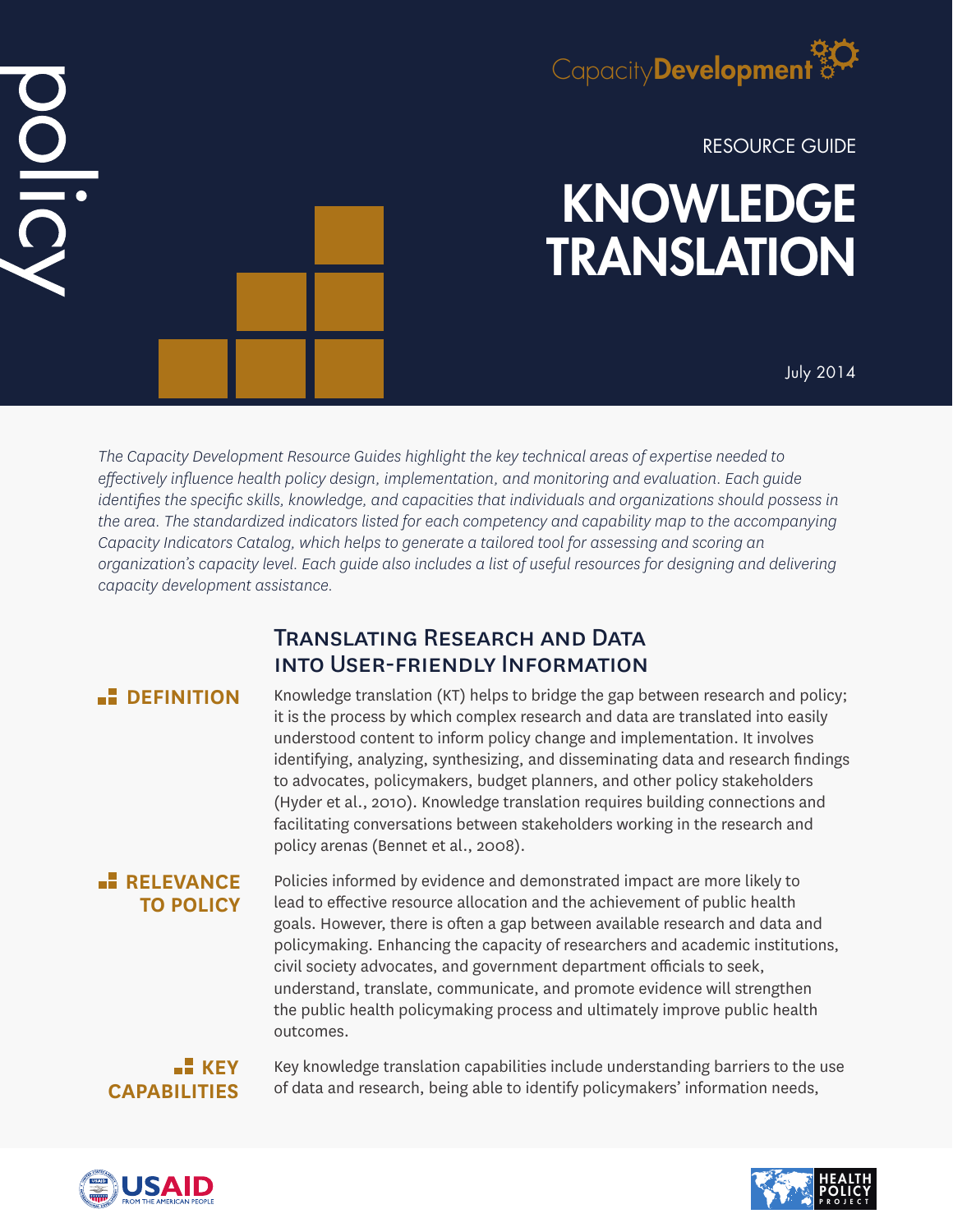and communicating research findings through various channels (e.g., written formats, oral presentations, information graphics, media briefings, etc.) (Ashford et al., 2006; PRB, n.d.). The process of knowledge translation is closely related to policy communication and, in many instances, advocacy. Policy communication capabilities include the ability to articulate evidence-based policy recommendations and develop and implement persuasive communication strategies. Advocacy often includes strategic communication directed to specific audiences, with a focus on specific policy changes.

#### **PERFORMANCE IDEAL**

#### **High capacity for knowledge translation includes being able to**

- Identify key data and information needed for decision making
- **Broker information exchanges between researchers and policymakers and** other stakeholders
- Effectively translate that information into non-technical and easily understood language and messages
- Strategically communicate that information through a variety of formats and channels to support policy change

Individuals and organizations are able to identify evidence (research or data) that can be used to influence policy change and are able to translate the evidence into easily understood language. They have myriad skills for communicating the information through print, digital, and verbal formats; media outlets; and constructive engagement with policymakers and decisionmakers. At the highest level of performance, organizations and individuals play leadership roles with the ability to gain access to decisionmakers and provide policy-relevant information that is actionable—and often help communicate the data needs of decisionmakers back to researchers. Effective knowledge translation at this level contributes to a culture and practice where the best available information is regularly communicated to (and demanded by) decisionmakers in support of policy change.

#### **In the ideal, the following would exist:**

- Basic data collection systems and research and public sharing of the data
- A public, transparent, and evidence-based policy process
- A culture where nongovernmental organizations, think tanks, and universities engage with government to influence policy
- Opportunities and mechanisms for policy dialogue and influence
- Systemic monitoring and evaluation of the impacts of policy
- Opportunities and mechanisms for policymakers to influence research and data collection to meet policy information needs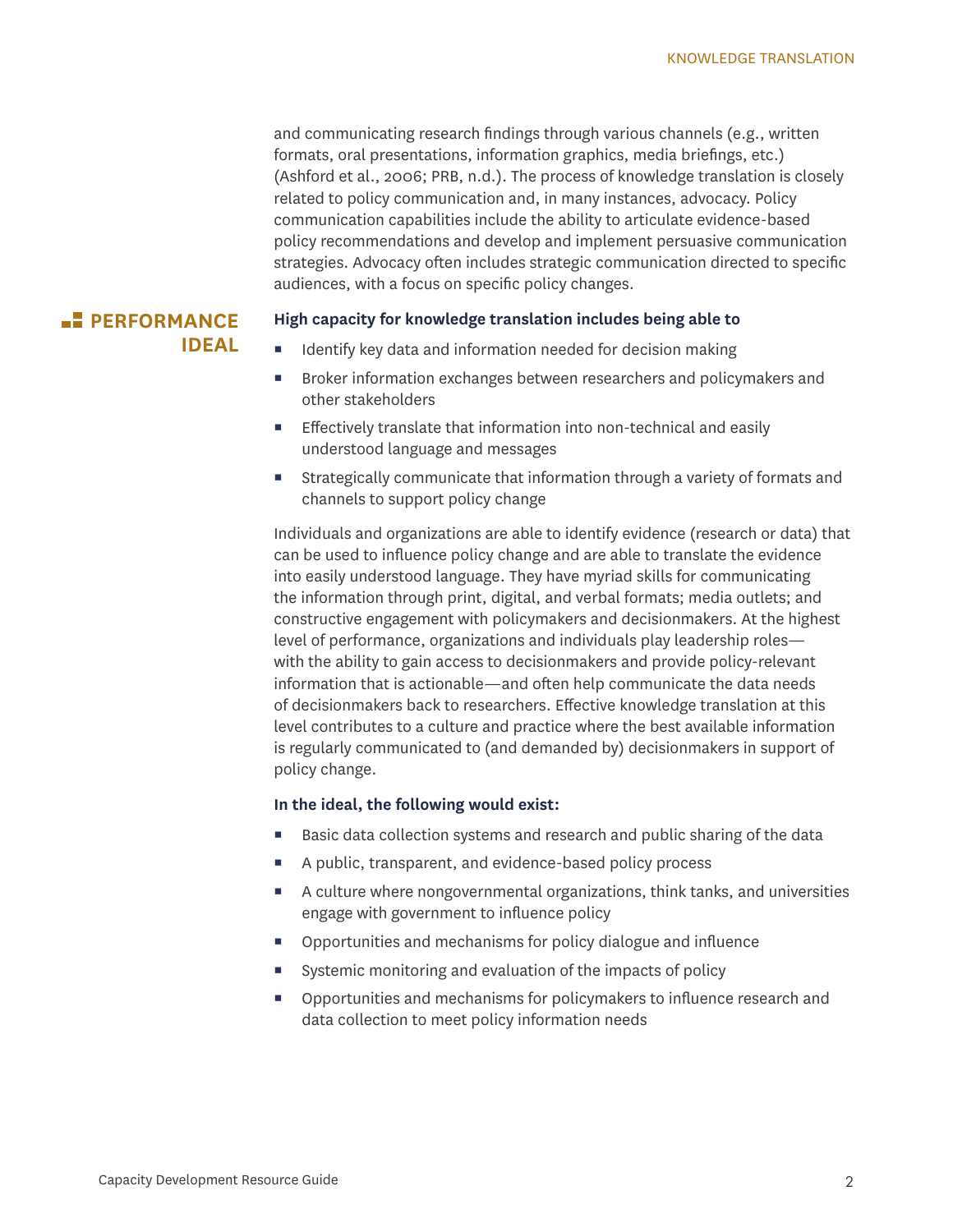# individual competencies

### **KNOWLEDGE OF**

| Policy issues that need to be adopted or changed                          | KT1             |
|---------------------------------------------------------------------------|-----------------|
| Current data and research findings relevant to specific policy issues     | KT3             |
| The research process and a variety of methodologies (basic understanding) | KT4             |
| Policy processes, key influences, and current policy priorities           | KT <sub>2</sub> |

#### **SKILLS TO BE ABLE TO**

| Collaborate with researchers to identify data and research findings relevant to the<br>policy process                                                                   | KT6             |
|-------------------------------------------------------------------------------------------------------------------------------------------------------------------------|-----------------|
| Extract, interpret, summarize, and translate data into non-technical language                                                                                           | K <sub>T</sub>  |
| Work with journalists and others who disseminate information to reach<br>decisionmakers                                                                                 | KT6             |
| Effectively communicate policy recommendations through writing, interpersonal<br>communication, or public events                                                        | KT <sub>9</sub> |
| Facilitate participatory exchanges between researchers, technical experts, policy<br>champions, coalitions/networks, and other stakeholders                             | KT8, KT28       |
| Evaluate the effectiveness of knowledge translation efforts to determine their<br>contributions to policy outcomes and the lessons learned to improve future activities | <b>KT14</b>     |
| <b>ATTITUDES/VALUES/ATTRIBUTES</b>                                                                                                                                      |                 |

| Objective and committed to the use of data and research for policymaking                   | KT <sub>5</sub> |
|--------------------------------------------------------------------------------------------|-----------------|
| . Committed to eliminating jargon and technical language so that research can be $^\prime$ | KT7, K8         |
| understood by non-technical audiences                                                      |                 |

# organizational capabilities

#### **TECHNICAL ABILITY TO**

| Serve as the "knowledge broker" between researchers and policymakers and<br>encourage the participation of various stakeholders in the research and<br>policy processes | KT26, KT28 |
|-------------------------------------------------------------------------------------------------------------------------------------------------------------------------|------------|
| Interpret and synthesize research and data and tailor outputs to key policy-related<br>audiences                                                                        | KT19       |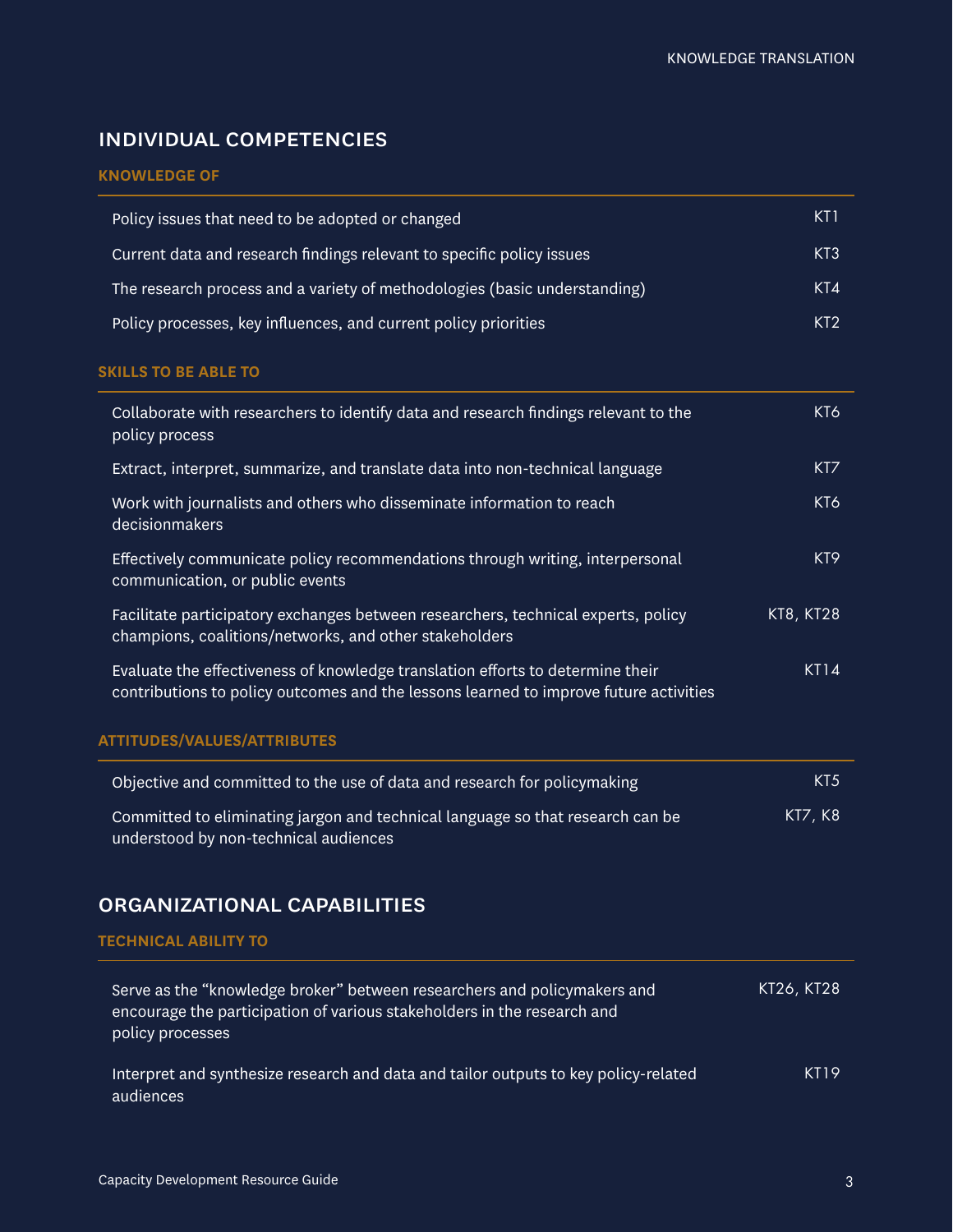## **TECHNICAL ABILITY TO (CONTINUED)**

| Develop clear, effective, and evidence-based information and communication<br>products that link the information provided to policy recommendations and potential<br>(public health) impact                                    | KT10, KT11,<br><b>KT23</b> |
|--------------------------------------------------------------------------------------------------------------------------------------------------------------------------------------------------------------------------------|----------------------------|
| Survey relevant policy issues, prioritize those that need attention and have a<br>reasonable chance of adoption or revision, and formulate desired policy changes, with<br>attention to gender, equity, and inclusion elements | KT20, KT21                 |
| Generate an ongoing stream of information to policymakers and explain the link<br>between this information and policy recommendations                                                                                          | <b>KT22</b>                |
| Adapt to new communications channels and trends and continually develop<br>innovative means of delivering the stream of information                                                                                            | <b>KT13</b>                |
| Systematically evaluate the effectiveness of policy communication efforts to<br>determine their contributions to policy outcomes and the lessons learned to improve<br>future activities                                       | <b>KT14</b>                |
| <b>RELATIONAL ABILITY TO</b>                                                                                                                                                                                                   |                            |
| Develop trust and maintain links with the research community to ensure access to<br>new data and research and collaborate to identify information relevant to the<br>policy process                                            | KT24, KT25                 |
| Develop trust and maintain constructive links with various policy stakeholders,<br>including communities, decisionmakers, and peer organizations                                                                               | KT27, KT29                 |
| Understand the information needs of decisionmakers and identify the appropriate<br>materials and channels for delivering information to them                                                                                   | <b>KT30</b>                |
| Earn the trust and credibility of the public, constituents, media, and donors                                                                                                                                                  | <b>KT27</b>                |
| Work effectively with journalists to reach decisionmakers with accurate information                                                                                                                                            | <b>KT12</b>                |
| ORGANIZATIONAL OPERATIONS AND MANAGEMENT TO SUPPORT                                                                                                                                                                            |                            |
| Dedicated resources (staff, time, and money) to support knowledge translation efforts                                                                                                                                          | <b>KT16</b>                |
| An organizational culture of learning, with systems to collect, analyze, and synthesize<br>data and expectations of and support for staff devoting time to acquire new<br>knowledge                                            | KT15, KT18                 |
| Responsibility for knowledge translation/policy communication included in job<br>descriptions of designated staff                                                                                                              | <b>KT17</b>                |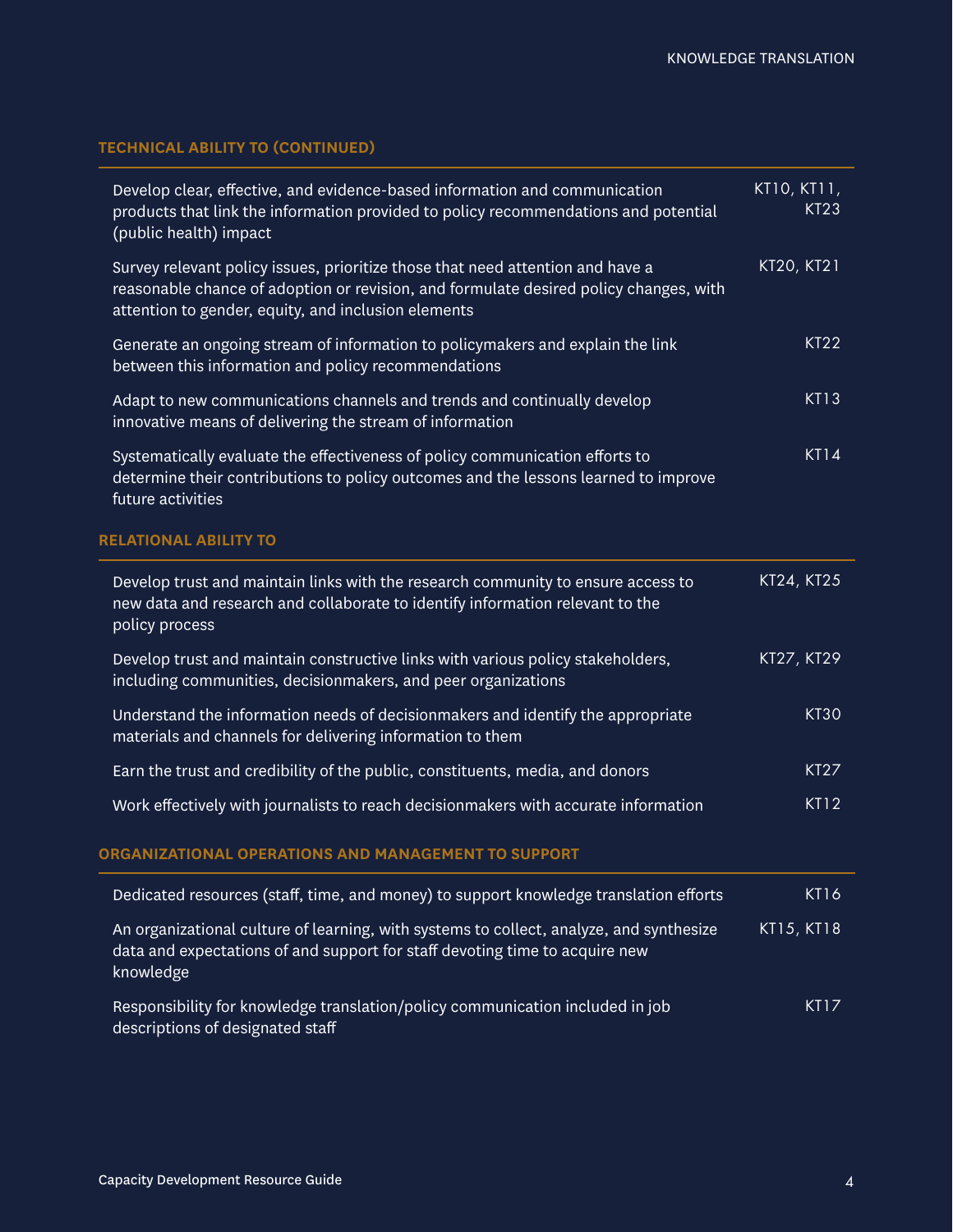# **ILLUSTRATIVE CAPACITY-STRENGTHENING ACTIVITIES**

- Organize trainings for researchers and knowledge brokers on conducting policy-relevant research and identifying and synthesizing data and research for policy communication
- Facilitate exchanges between data users and producers to define and review priority policy issues and available data
- **Provide mentoring and support for policy champions to ensure they can** access appropriate data and make effective presentations
- Conduct training for knowledge brokers to identify key information sources and develop effective policy communication materials
- Conduct training for media to seek, interpret, and incorporate relevant and high-quality data into reporting
- Develop coalition-building skills and relational abilities of researchers and advocates

**RESOURCES** Bennett, G., and N. Jessani. 2008. *The Knowledge Translation Toolkit: Bridging the Know-Do Gap: A Resource for Researchers.* Ottawa, Canada: Sage. Available at: http://idl-bnc.idrc.ca/dspace/ bitstream/10625/46152/1/132642.pdf.

> East-West Center. 2011. *Communicating with Policymakers about Population and Health.*  Washington, DC: East-West Center. Available at: http://www.ewc-popcomm.org/.

Lavis, J. N., A. D. Oxman, S. Lewin, and A. Fretheim. 2009. "SUPPORT Tools for Evidence-Informed Health Policymaking (STP)." *Health Res Policy Syst*. 7 Suppl 1. I1. Available at: http:// www.ncbi.nlm.nih.gov/pubmed/20018098.

Lavis, J. N., G. Permanand, A.D. Oxman, S. Lewin, and A. Fretheim. 2009. "SUPPORT Tools for Evidence-Informed Health Policymaking (STP) 13: Preparing and using policy briefs to support evidence-informed policymaking." *Health Res Policy Syst*. 7 Suppl 1. S13. Available at: http:// www.ncbi.nlm.nih.gov/pubmed/20018103.

MEASURE Evaluation. 2011. *Data Demand and Use Concepts and Tools: A Training Tool Kit*. Chapel Hill, NC: MEASURE Evaluation. Available at: http://www.cpc.unc.edu/measure/tools/ data-demand-use/data-demand-and-use-training-resources/data-demand-use-concepts-tools/datademand-and-use-3-day-training-materials.html.

MEASURE Evaluation. 2009. "Making Research Findings Actionable: A Quick Reference to Communicating Health Information for Decision-Making." Chapel Hill, NC: MEASURE Evaluation. Available at: http://www.cpc.unc.edu/measure/publications/ms-09-39.

Oxman, A. D., P. O. Vandvik, J. N. Lavis, A. Fretheim, and S. Lewin. 2009. "SUPPORT Tools for Evidence-Informed Health Policymaking (STP) 2: Improving how your organisation supports the use of research evidence to inform policymaking." *Health Res Policy Syst*. 7 Suppl 1. S2. Available at: http://www.ncbi.nlm.nih.gov/pubmed/20018109.

Population Reference Bureau. 2003. *Connecting People to Useful Information: Guidelines for Effective Data Presentations*. Chapel Hill, NC: MEASURE Program. Available at: http://www. measuredhs.com/pubs/pdf/OD41/OD41LG.pdf.

Tehran University of Medical Sciences. 2011. *Knowledge Translation Self Assessment Tool for Research Institutes (SATORI)*. Available at: http://www.biomedcentral.com/content/ supplementary/1478-4505-9-10-S1.PDF.